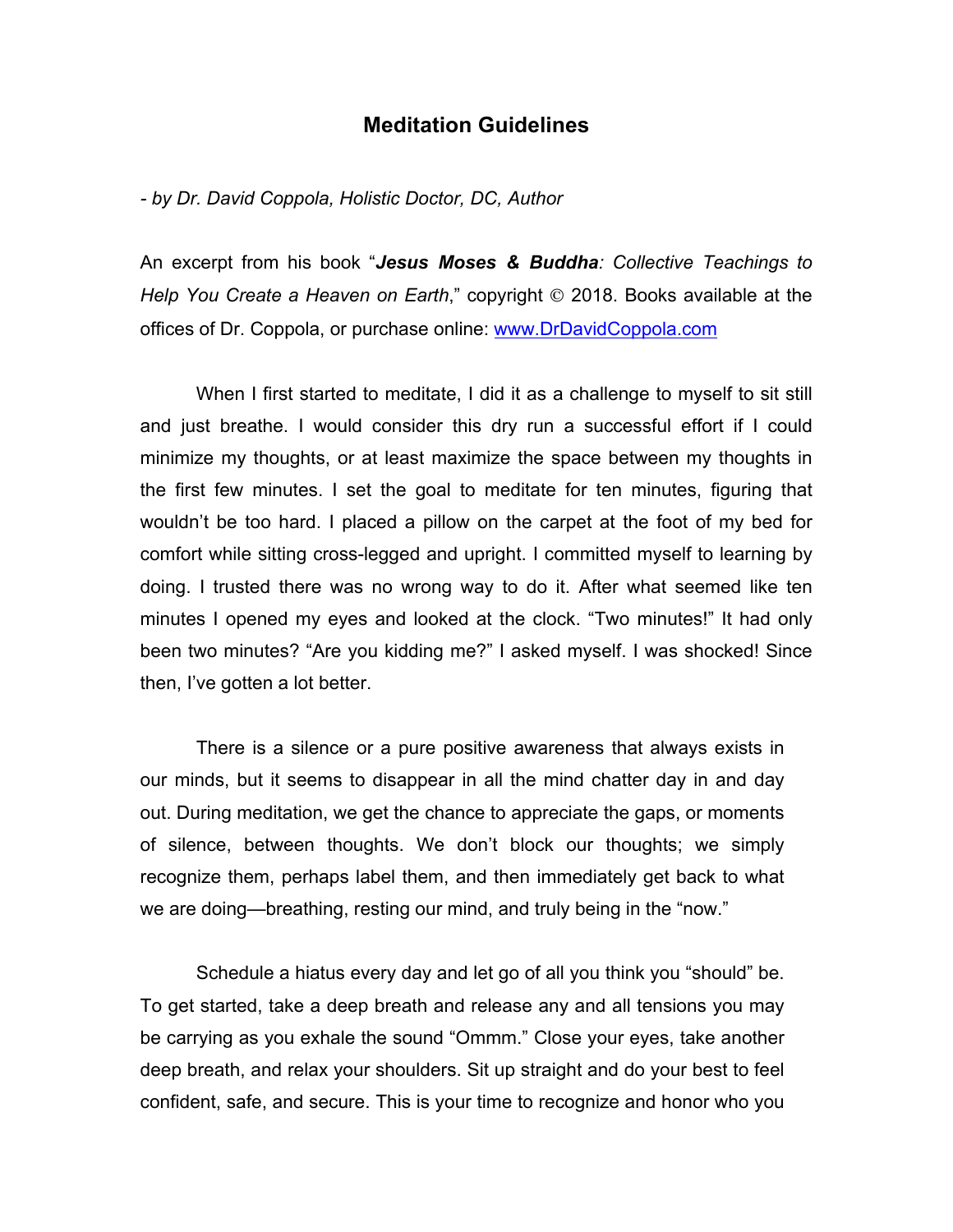are. You may choose to play music without words or maybe meditation CD's, but if you're just starting out, I recommend total silence.

I find it best to schedule meditation time in the early morning. The way I learned it from the Chopra Center in Carlsbad, California, is to remember "RPM." David Ji, a Vedic educator and certified meditation instructor, told us it stood for "Rise – Pee – Meditate." We all had a good laugh, but it worked for many of us!

So this is what I do. I sit upright in a comfortable chair facing east. We face east out of respect for the Asian teachings from which we learn this practice. Also, facing east welcomes the sunrise, which brings us light and warmth each day. I place my hands with the palms up on my thighs. I bring my index fingers and thumbs together and ask myself the following questions:

> *Who am I? What is my purpose? What do I want?*

I allow thirty seconds or so between each question for my mind to connect to answers. After allowing these chosen thoughts to flow, I sit and concentrate on my breath until my set time. I gently open my eyes and sneak a peek at the clock. It doesn't disrupt my meditation. You may choose to use the timer on your cell phone.

Each time a thought arises, I let it enter my mind, then I let it go. A mantra might be helpful if you find it difficult to let go of a thought. "Man" in Sanskrit means mind. "Tra" in Sanskrit means freeing. When a thought arrives, re-center yourself by repeating a mantra, such as *Infinite Love and Gratitude* or *Peace, Harmony, Laughter, Love*…or create your own! A mantra will help you to regain your focus on breathing and meditating. This is